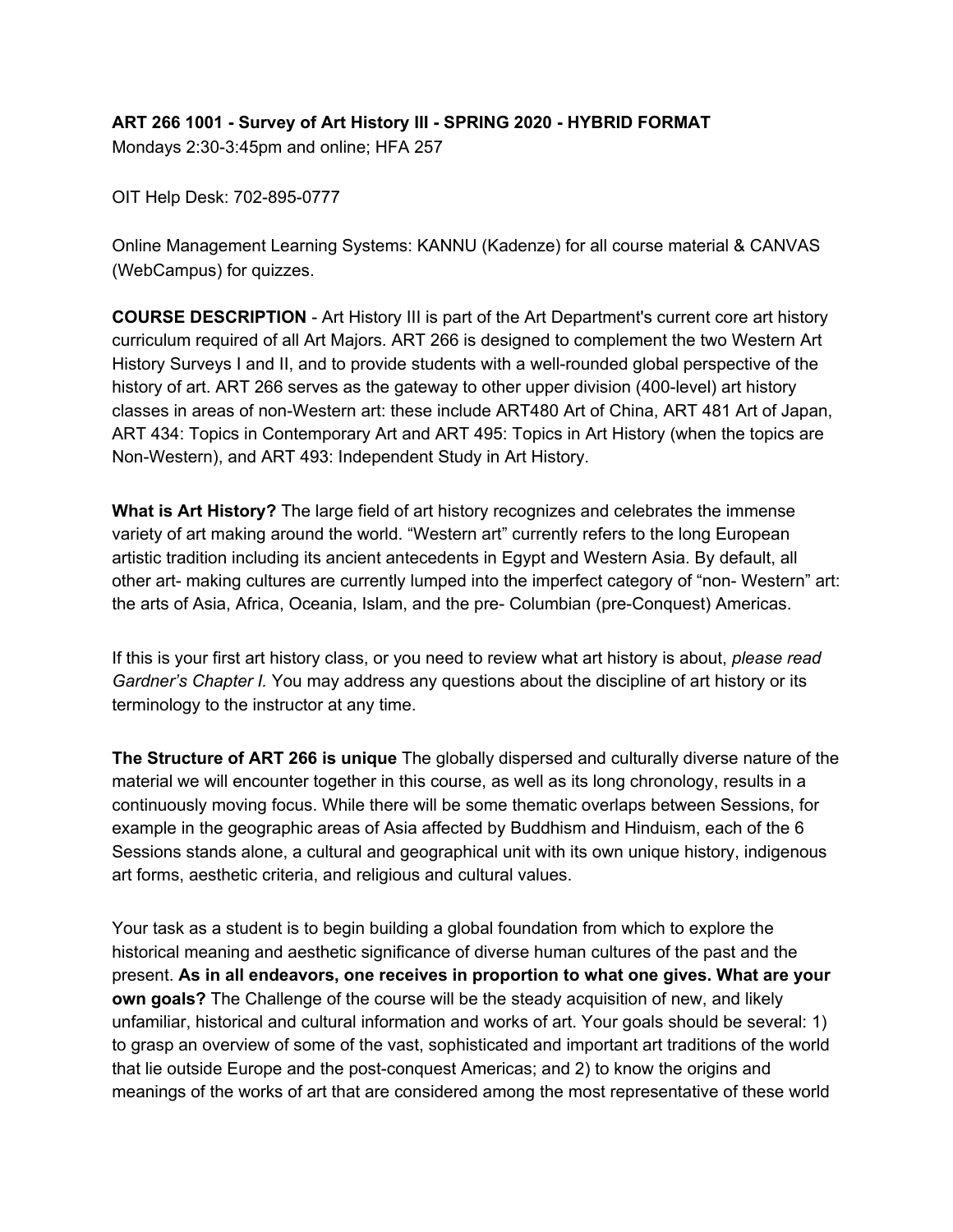cultures.

#### **Learning Objectives:**

- To gain familiarity with a selection of important non-Western artistic traditions from Asia, Africa, the world of Islam, and the Americas.
- To have an increased awareness of the global nature of art, and the immense variety of forms, materials, and themes, explored by artists around the world.
- To be better informed about artistic practices beyond the Western tradition.
- To be better-informed world citizens.
- To practice creativity and be inspired to deepen their art-historical investigation.
- To be challenged, and personally and intellectually enriched.

**REQUIRED TEXTBOOK & SOFTWARE** *Gardner's Art Through the Ages: A Global History,* 16th Edition.

Purchasing options: There are several editions of *Gardner's Art Through the Ages.* All of the UNLV art history surveys - ART 260, 261, and 266 - use *Gardner's Art Through the Ages: A Global History*, 15-16th Edition. For ART 266 you will need both volumes I and II of the Global edition. You may purchase either the electronic or print version, whichever works best for you. COPIES ARE also available on Course Reserve in the Lied Library. All students will need access to Microsoft Word to complete the paper assignments for each session. Microsoft Office is available without charge through UNLV at

https://oit.unlv.edu/software-and-computers/software.

**The HYBRID Format: aka. Blended Class COMBINES IN CLASS AND ONLINE.** ONLINE: All the course material is located in the KANNU website for the course and in the textbook chapters you are required to read. You should spend the majority of your time outside of our weekly meeting reading and digesting this material and completing the assignments.

**CLASS MEETINGS**: The class meets on Mondays. This is your time to ask questions and to discuss the online work you are doing. These meetings are not lecture, and their efficacy depends on your pre-class preparation and active participation in exercises designed to enhance and support your understanding of the material and the assignments.

**TEAM SUBGROUP MEETINGS**: Our class is divided alphabetically into two Teams: Red and Green. We will ALL meet together some weeks and BY TEAM at several times over the semester. Please see Course Schedule.

**ATTENDANCE POLICY**: Attendance is Required. Students should attend class with their TEAM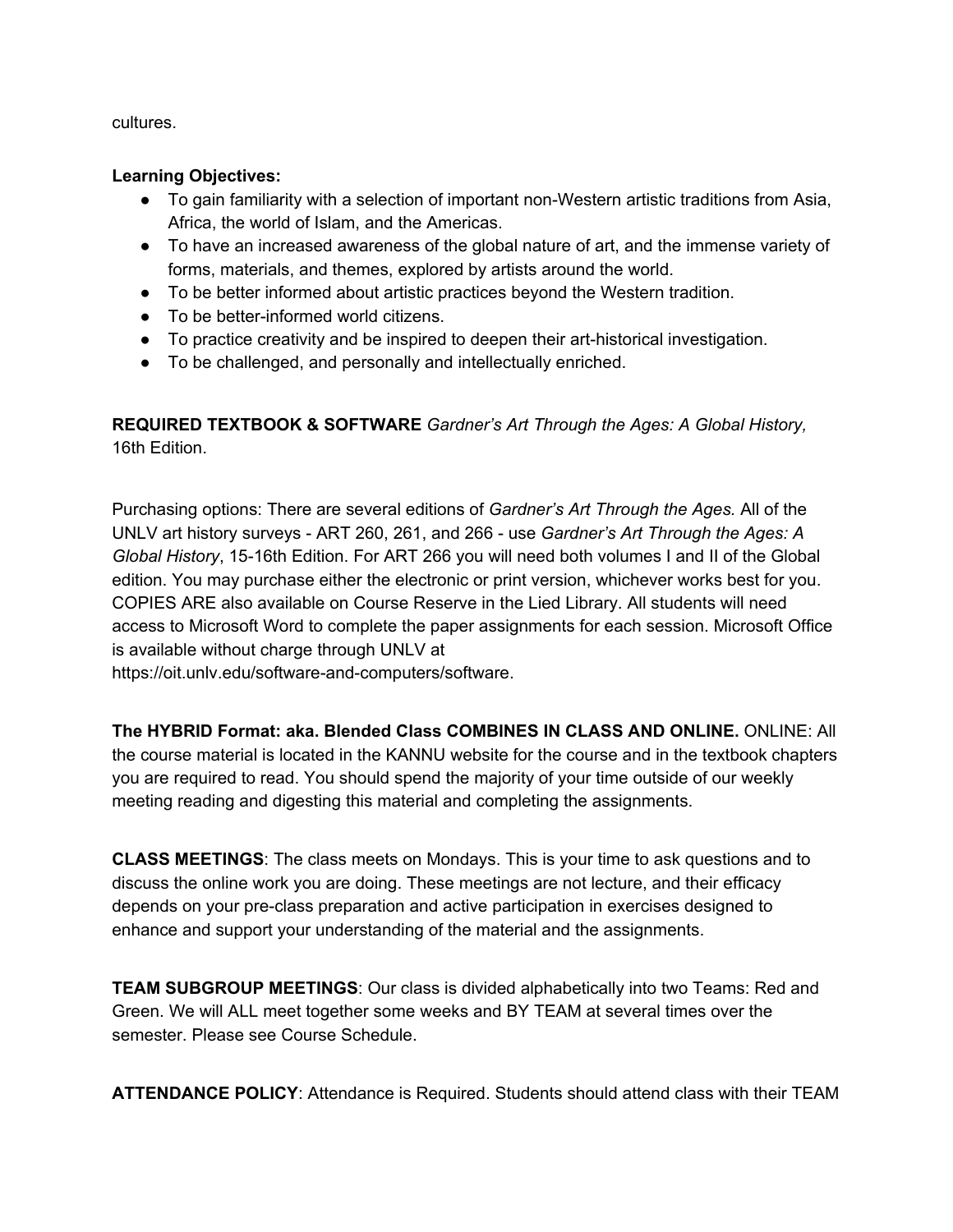for consistency, but have the option, with sufficient reason and notification, to attend class with the other Team, or even attend all class meetings. Students are allowed 1 unexcused absence (for any reason, no explanation necessary). For all excused absences there must be formal documentation. More than 1 unexcused absence may affect your grade, depending on frequency.

#### **How to Succeed:**

Come to class; actively participate; support each other's learning; practice using the vocabulary and analytical skills you are acquiring. Keep up with the online assignments and the readings in the Gardner textbook; note and mark the due dates and schedule in your personal calendar. Start thinking immediately about your choice of subject for the Special Project. If you run into any trouble, please contact me before it becomes critical.

## **REQUIRED COURSEWORK:**

## **Attendance and Active participation 5%**

**3 Quizzes** TO BE TAKEN ON CANVAS (WebCampus**). 45%** Each Quiz worth 15% of Final Grade. Format is MULTIPLE CHOICE. Multiple Choice is designed to text your recognition of facts and identifiers, not memorization. Each Quiz will cover 2 Sessions (4 Gardner chapters, approximately 30 works of art). All questions will be directly related to the works of art in the SESSIONS Study Guides, Terms to Know, and the Gardner chapter assigned to each Session. There are many works of art discussed in each chapter, but the ones that will appear in the Quiz are limited to those in the Session Study Guide.

How to study for the Exams and Comparative Papers (see below): Actively work with the Study Guide; use the Interactive map, timeline, and other features. Aim to know the Why, What, How, When, and Where? for each work of art. Spend time testing your recognition. The questions are randomly selected for each student from a database; each student's Quiz will be different.

#### What kind of questions will appear on the Quizzes?

1. Identifiers/basic facts: name of object or the title of a work of art; name of the artist if known (usually anonymous, but if the artist's name is know it means that the artist occupied an important place in society); modern country or geographical area (India, China, Nigeria, Peru) where the work of art was created (state or national boundaries are fluid, many modern countries did not exist at the time a work of art was originally made, nevertheless...; historical period (Edo Period, Shang Dynasty).

2. Physical properties: relative size, medium (ie. painting, sculpture, architecture) and materials (ie. cast bronze, watercolor on silk); as you study make an effort to actualize the work of art. Will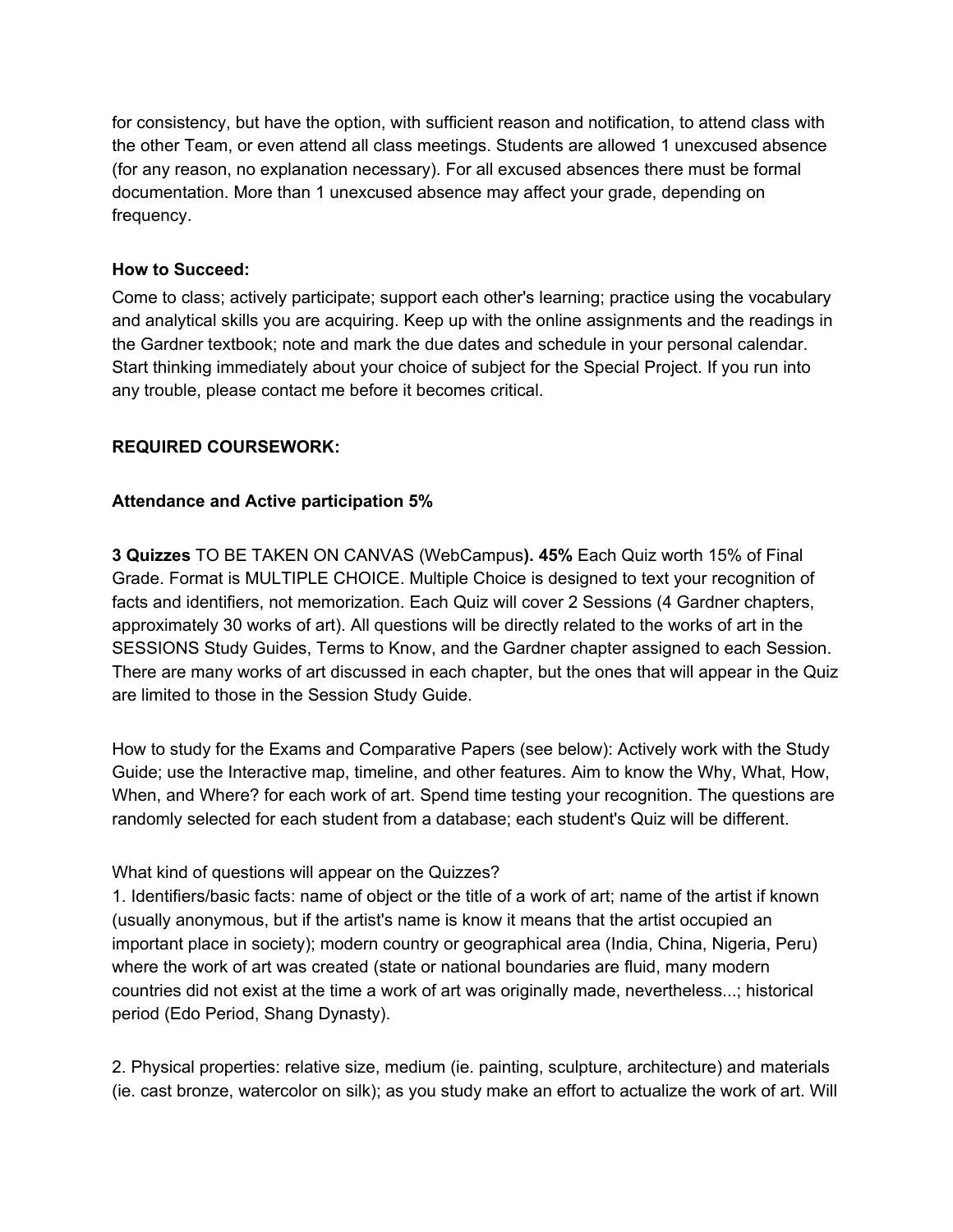it fit on your desk, in your hand, on your wall, in your house? Is it 2D or 3D? Can you enter it?

3. Cultural significance (meaning or use). Iconography: what story is being told, or what philosophical, religious, spiritual, concept is being represented or communicated, and how is this achieved? through imitation of nature or through symbols? Consider what communicative aspects of the visual arts are shared with other fine arts art forms, like music and theater.

4. Historical Significance and Cultural Context: History and Geography. Why does this work of art appear at this place at this moment in global history? What purpose does it serve to the individual or the larger group within a shared culture? What does it reflect about the cultural or formative events of its time period: ie. China in the bronze age, Japan in the Edo period, Islam in Spain? or to the Moche, the Aztec, the indigenous peoples of the Northwest Coast ? What's going on in their world that explains the emergence, appearance, and use of this work of art?

5. Style is one of the most important aspects of "reading" a work of visual art. Style is easy to "see" but often difficult to articulate in words, to be able to do this is one of our goals in the course. We will examine various meaning of style. Please see the Wikipedia article (link in Course Resources) to begin. There are individual styles, period styles, cultural styles. Think of style as a visual signature.

# **2 ILLUSTRATED COMPARISON PAPERS 30%** Each paper is worth 15% *A template will be provided*.

500 word minimum - 750 maximum; PDF SUBMITTED ONLINE; Details found in Coursework portion of Kannu Website. Points (100 total for each paper) are earned for following directions, having your facts correct, clearly addressing Form, Style, Meaning, and Historical/cultural context; demerits for typos and spelling errors.

These papers require looking closely at two works of art, from the Study Guides, each from a different culture or geographic area, thinking deeply and comparatively about them and how human creativity rises to the occasion in each instance. Always good to choose works of art with something in common to start (subject, form, use, etc.)

Comparative Paper works of Art to compare Paper 1. India/Southeast Asia and China/Korea, China and Japan Study Guides Paper 2. Islam, the Art of the Americas, and Africa Study Guides.

# **1 SPECIAL PROJECT 20% (Instructor approval required).**

PLEASE SUBMIT YOUR CHOICE AND EXPLANATION OF PROCESS TO THE APPROPRIATE FORUM for Approval by February 29 (Saturday) midnight: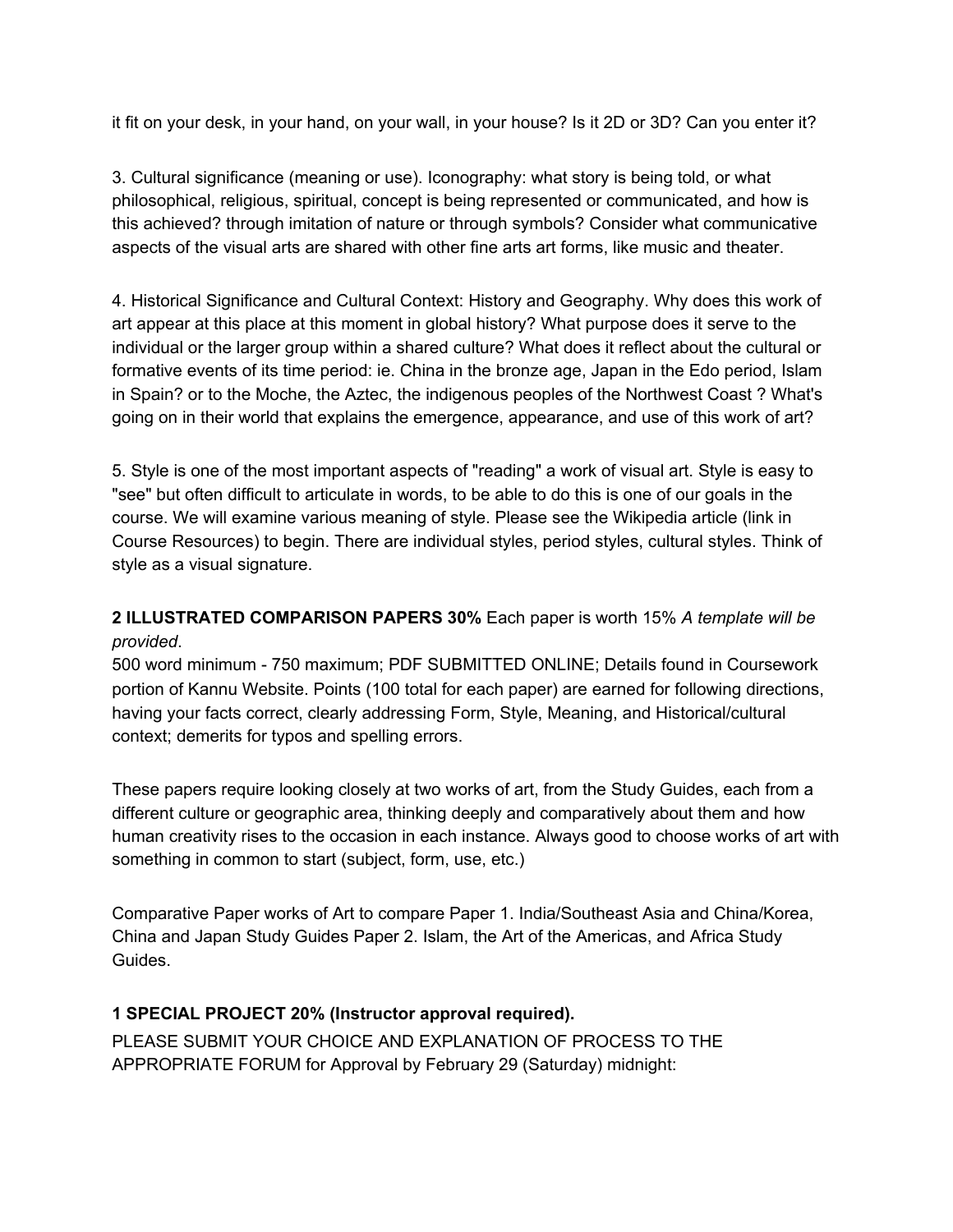• Option A - Write a 5-page (minimum) art historical essay more deeply examining one work from the Study Guides. Identify the work clearly by title, artist, if known, country, period or date, dimensions and materials, and include a digital image of the artwork. Upload your essay as a PDF. 5 pages, double spaced, 12pt font, roughly 1200- 1500 words.

• Option B - Create a facsimile (Upload as digital file) of a work of art from the Study Guides, or an option not in the Study Guide but related to the course subject matter, of your choice, with *prior approval*.

◦ A facsimile is an exact reproduction of a work of art, to scale, and using the same materials (we can discuss possible substitutes) and techniques as the original.

◦ PLEASE NOTE: ALL ZEN PAINTING IS OFF LIMITS.

• Option B Includes a 1-page description of your facsimile. and a narrative describing your experience in creating it; Identify the work clearly by title, artist, if known, country, period or date, materials and dimensions. Upload as PDF.

• Option C - Create a work of art in the STYLE of a particular work of art from the course. You may take advantage of the skills and interests you are working on in your major area: animation, graphic design, illustration, painting, theater lighting, etc. Blue Sky here. Make a coherent proposal for approval, explaining your process and expected outcome.

**CLASS SCHEDULE: SESSION AND GARDNER READING ASSIGNMENTS** Please note that while changes are not anticipated, the Course Calendar may be revised AT ANY TIME at the discretion of the instructor. It is the student's responsibility to keep up with any and all changes. Notification of changes in the calendar or the syllabus will be posted as an Announcement on KANNU with as much advance notice as possible.

*GATTA*: = REQUIRED READINGS IN *Gardner's Art Through the Ages*, A Global History, 16th edition, (Volume I and II in paperback edition).

# **January 27 INTRODUCTION TO COURSE Assignment: Review Course Resources on Elements of Art, Principles of Design, and Style;**

**For next class: Prepare Session 1: India and Southeast Asia** *GATTA* Vol. I, Chapter 15, Indus Valley Civilization and Early Buddhist Art, Hindu Art. Borobudur (Java) & Angkor Wat (Cambodia). *GATTA* Vol. II. Chapter 32, p. 1048ff Hindu Rajput painting; p. 1053ff Thai Buddhism.

# **February 3 RED TEAM MEETS - SESSION 1 India and SouthEast Asia February 10 GREEN TEAM MEETS - SESSION 1 India and Southeast Asia February 17 - Presidents Day Holiday**

**For next class: Prepare Session 2: China and Korea** *GATTA* Vol I. Chapter 16. Shang, Zhou and Han China; Early Chinese landscape and figure painting; Chinese and Korean Buddhist Art. *GATTA* Vol II. Chapter 34. Chinese Painting: Yuan through Qing Dynasty.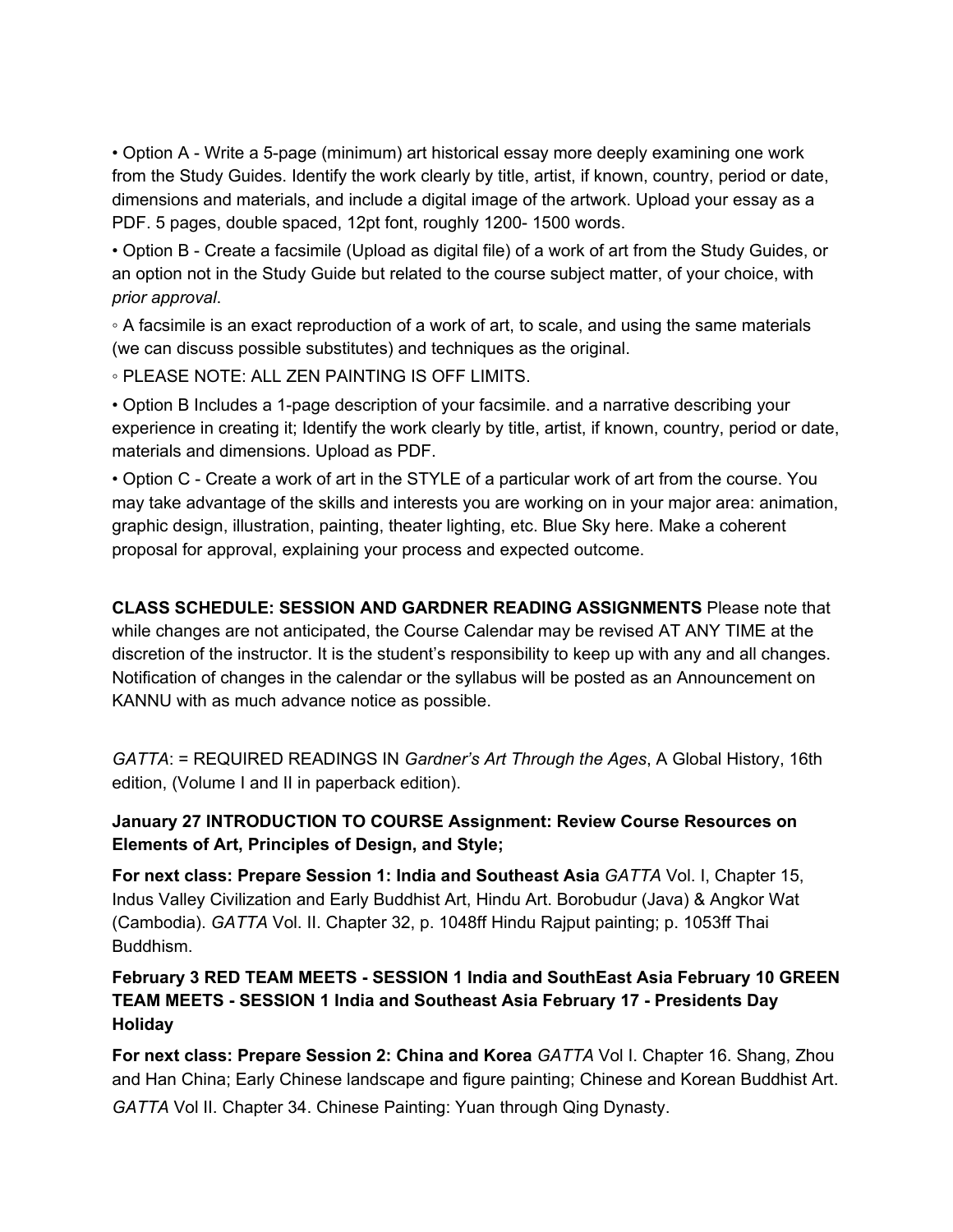# **February 24 RED TEAM MEETS - SESSION 2 China and Korea**

# **FEBRUARY 29 (SATURDAY) FIRST CHOICES FOR SPECIAL PROJECTS DUE BY MIDNIGHT (SEE FORUM).**

## **March 2 GREEN TEAM MEETS- SESSION 2 China and Korea**

**For next class: Prepare Session 3: Japan and Korea** *GATTA* Vol. I. Chapter 17 Neolithic ceramics, Shinto architecture; early Buddhist Art in Japan. GATTA Vol 1. Chapter 16 (China and Korea) p. 496: Korea 3 Kingdoms Period. *GATTA* Vol. II. Chapter 35. Zen and Later Japanese art

**MARCH 7 (SATURDAY)** COMPARATIVE PAPER 1 DUE BY MIDNIGHT

**March 9 RED TEAM MEETS - SESSION Japan and Korea MARCH 10-15 QUIZ 1 WINDOW - Sessions 1-2**

**March 16-22 SPRING BREAK**

## **March 23 GREEN TEAM MEETS - SESSION Japan and Korea**

**For next class: Prepare Session 4: Islam** *GATTA* Vol I. Chapter 10. Early Islamic Art; architecture, luxury arts; Later Islamic Art. GATTA Vol I. Chapter 19 (Africa) p. 547-48 (Great Mosque, Djenne). GATTA Vol. II. Chapter 33 - Mughal painting and architecture.

## **March 30 RED and GREEN TEAMS MEET TOGETHER - SESSION 4 Islam**

**For next class: Prepare Session 5: The Americas** *GATTA* Vol I. Chapter 18 Meso-American Art: Olmec-Maya *GATTA* Vol I. Chapter 18 South America Art: Peru: Chavin, Paracas, Nasca, Moche. GATTA Vol I. Chapter 18 North America: Woodlands, Southwest, GATTA Vol. II. Chapter 36 Americas 1300- 19th Century: Aztec, Northwest Coast. *GATTA* Vol I. Chapter 18 Meso-America Art: Olmec-Maya *GATTA* Vol I. Chapter 18 South America: Peru: Chavin, Paracas, Nasca, Moche Cultures. GATTA Vol I. Chapter 18 North America: Woodlands, Southwest, GATTA Vol. II. Chapter 36 Americas 1300- 19th Century: Aztec, Inka, Northwest Coast and Alaska.

#### **April 6 RED TEAM MEETS - Session 5 The Americas**

**APRIL 11 (SATURDAY) COMPARATIVE PAPER DUE by midnight.**

**April 13 GREEN TEAM MEETS - Session 5 The Americas**

**For next class Prepare Session 6 Africa APRIL 14-19 QUIZ 2 WINDOW - Sessions 3-4 April 20 RED AND GREEN TEAMS MEET TOGETHER -Session 6 Africa**

*GATTA* Vol I. Chapter 19 Nok, Ife, Benin - Sculpture *GATTA* Vol II. Chapter 38 Later African art - Masking

# **April 27 RED AND GREEN TEAMS MEET TO PRESENTS FINAL PROJECTS**

**MAY 4 Study Week - no class meetings - complete all online assignments**

**May 11-17 Finals Week - Quiz 3 WINDOW - Sessions 5-6.**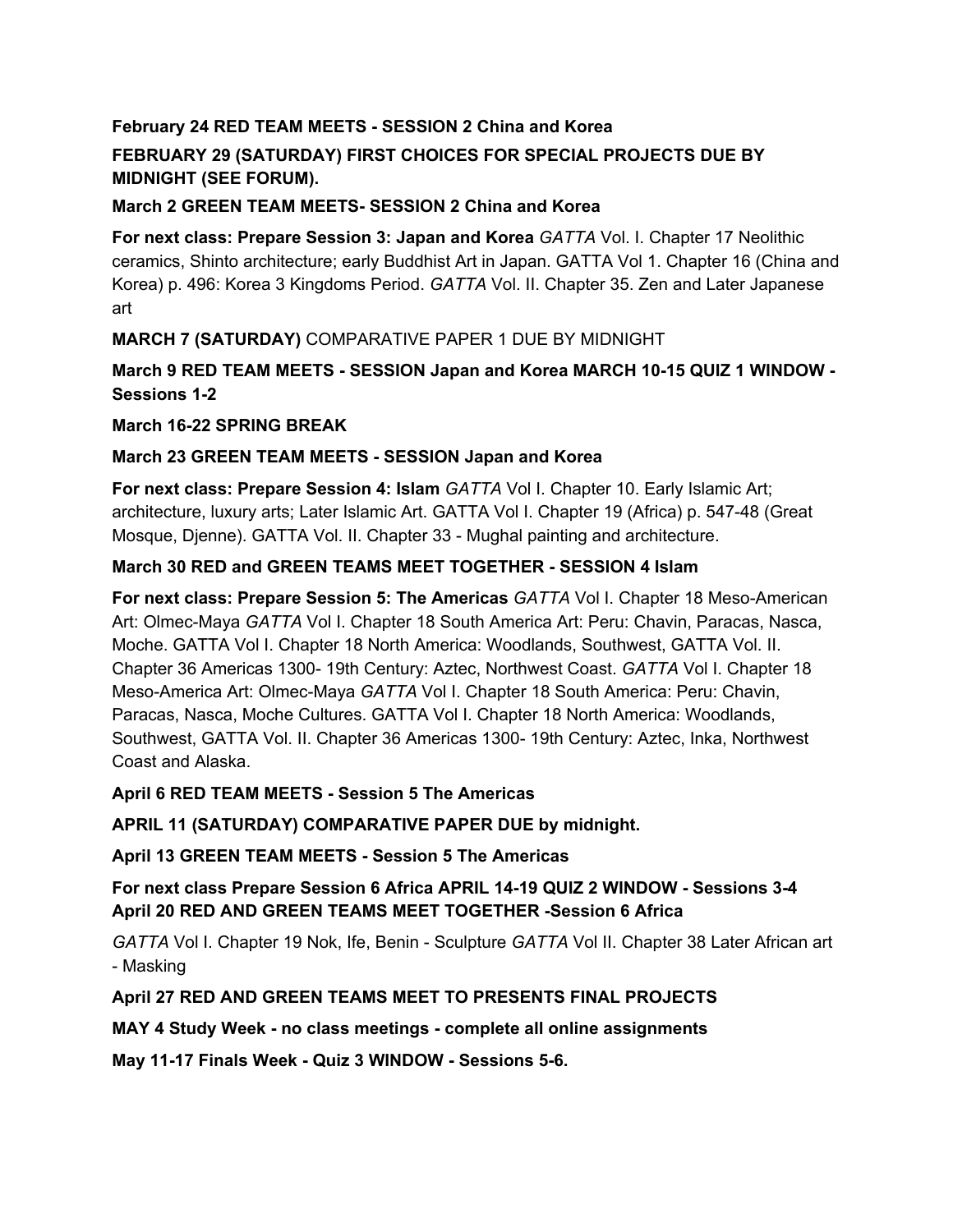## **UNLV Student Policies**

#### Academic Misconduct

Academic integrity is a legitimate concern for every member of the Campus community; we all share in upholding the fundamental values of honesty, trust, respect, fairness, responsibility, and professionalism. By choosing to join the UNLV community, students accept the expectations of the Student Academic Misconduct Policy, and are encouraged to always take the ethical path whenever faced with choices. Students enrolling at UNLV assume the obligation to conduct themselves in a manner compatible with UNLV's educational mission. An example of academic misconduct is plagiarism. Plagiarism is using the words or ideas of another person, from the Internet or any other source without proper citation of the sources. See the Student Conduct Code, https://www.unlv.edu/studentconduct/student- conduct.

#### Auditing Classes

Auditing a course allows a student to continue attending the lectures and/or laboratories and discussion sessions associated with the course, but the student will not earn a grade for any component of the course. Students who audit a course receive the same educational experience as students taking the course for a grade, but will be excused from exams, assessments, and other evaluative measures that serve the primary purpose of assigning a grade.

# Classroom Conduct

Students have a responsibility to conduct themselves in class and in the libraries in ways that do not interfere with the rights of other students to learn or of instructors to teach. Use of electronic devices such as pagers, cellular phones, or recording devices, or potentially disruptive devices or activities, are only permitted with the prior explicit consent of the instructor. The instructor may rescind permission at any time during the class. If a student does not comply with established requirements or obstructs the functioning of the class, the instructor may initiate an administrative drop of the student from the course.

# Copyright

The University requires all members of the University Community to familiarize themselves with, and to follow copyright and fair use requirements. You are individually and solely responsible for violations of copyright and fair use laws. The University will neither protect nor defend you, nor assume any responsibility for employee or student violations of fair use laws. Violations of copyright laws could subject you to federal and state civil penalties and criminal liability, as well as disciplinary action under University policies. Additional copyright policy information (Links to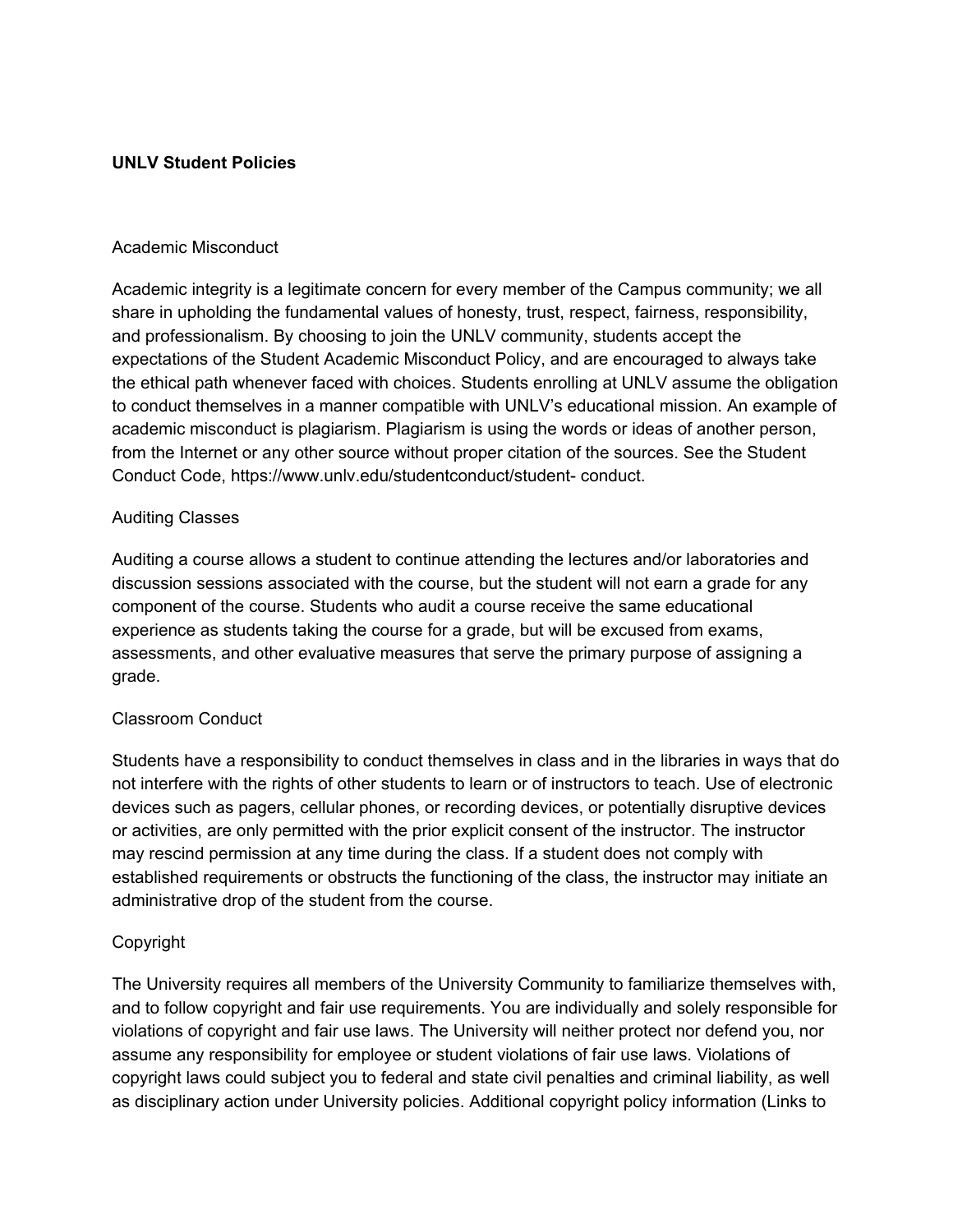an external site.) is available at [http://www.unlv.edu/provost/copyright.](http://www.unlv.edu/provost/copyright)

## Disability Resource Center (DRC)

The UNLV Disability Resource Center (Links to an external site.) (SSC-A, Room 143, https://www.unlv.edu/drc, 702-895-0866) provides resources for students with disabilities. Students who believe that they may need academic accommodations due to injury, disability, or due to pregnancy should contact the DRC as early as possible in the academic term. A Disabilities Specialist will discuss what options may be available to you. If you are registered with the UNLV Disability Resource Center, bring your Academic Accommodation Plan from the DRC to the instructor during office hours, so that you may work together to develop strategies for implementing the accommodations to meet both your needs and the requirements of the course. Any information you provide is private and will be treated as such. To maintain the confidentiality of your request, please do not approach the instructor in front of others to discuss your accommodation needs.

## Final Examinations

The University requires that final exams given at the end of a course occur on the date and at the time specified in the Final Exam schedule. The general schedule is typically available at the start of the semester, and the classroom locations are available approximately one month before the end of the semester. See the Final Exam Schedule, https://www.unlv.edu/registrar/calendars. Identity Verification in Online Courses

All UNLV students must use their Campus-issued ACE ID and password to log in to WebCampus.

UNLV students enrolled in online or hybrid courses are expected to read and adhere to the Student Academic Misconduct Policy https://www.unlv.edu/studentconduct/misconduct/policy, which defines, "acting or attempting to act as a substitute for another, or using or attempting to use a substitute, in any academic evaluation or assignment" as a form of academic misconduct. Intentionally sharing ACE login credentials with another person may be considered an attempt to use a substitute and could result in investigation and sanctions, as outlined in the Student Academic Misconduct Policy. UNLV students enrolled in online courses are also expected to read and adhere to the Acceptable Use of Computing and Information Technology Resources Policy, https://www.it.unlv.edu/policies/acceptable-use-computing-and-informationtechnology-resources-policy, which prohibits sharing university accounts with other persons without authorization.

To the greatest extent possible, all graded assignments and assessments in UNLV online courses should be hosted in WebCampus or another UNLV-managed platform that requires ACE login credentials for access.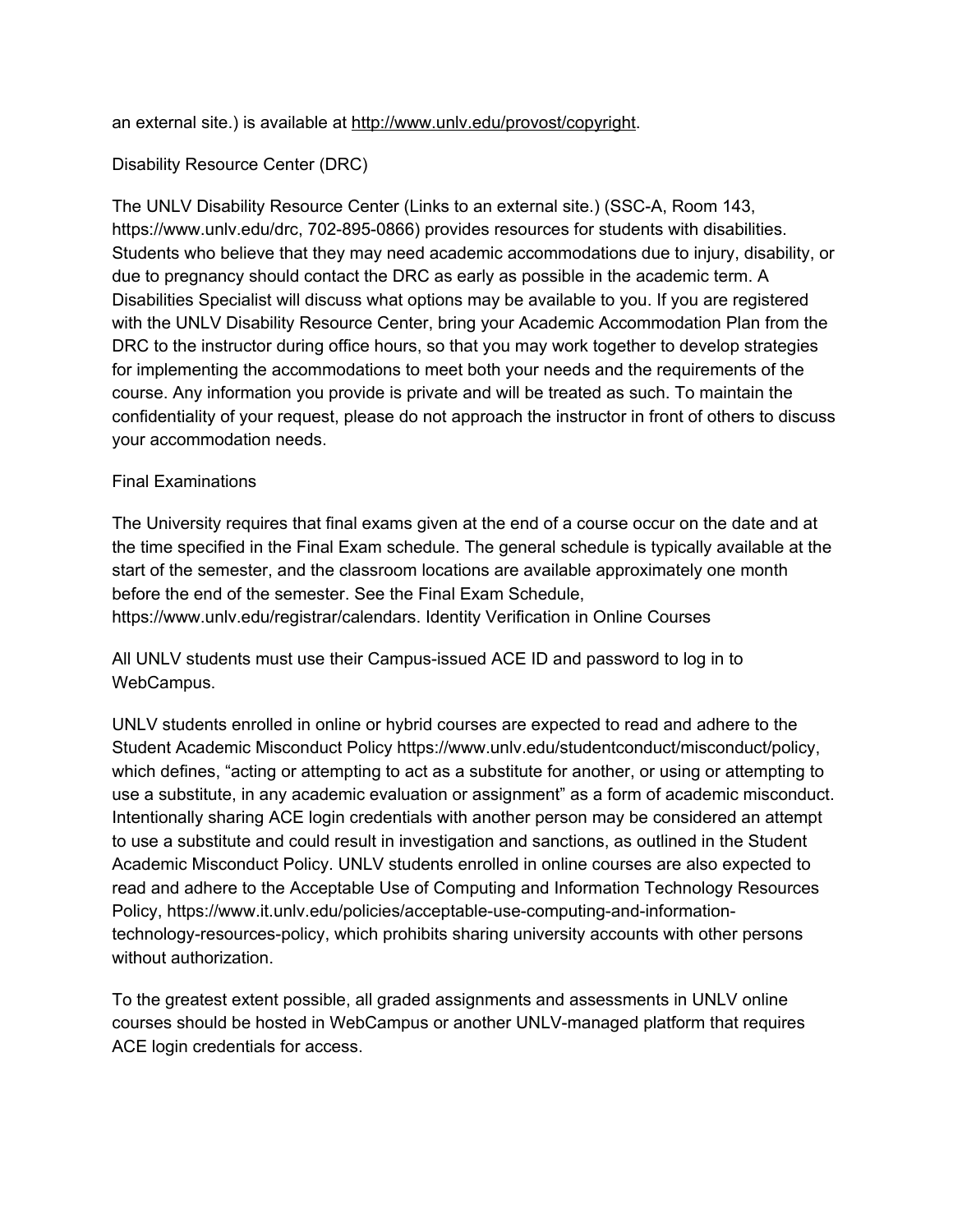#### Incomplete Grades

The grade of "I" (Incomplete) may be granted when a student has satisfactorily completed three-fourths of course work for that semester/session, but cannot complete the last part of the course for reason(s) beyond the student's control and acceptable to the instructor, and the instructor believes that the student can finish the course without repeating it. For undergraduate courses, the incomplete work must be made up before the end of the following regular semester. Graduate students receiving "I" grades in 500-, 600-, or 700-level courses have up to one calendar year to complete the work, at the discretion of the instructor. If course requirements are not completed within the period indicated, a grade of "F" will be recorded, and the student's GPA will be adjusted accordingly. Students who are fulfilling an Incomplete grade do not register for the course, but make individual arrangements with the instructor who assigned the "I" grade.

#### Library Resources

Librarians are available to consult with students on research needs, including developing research topics, finding information, and evaluating sources. To make an appointment with a subject expert for this class, please visit the Libraries' Research Consultation website: http://guides.library.unlv.edu/appointments/librarian. You can also ask the library staff questions via chat and text message at: http://ask.library.unlv.edu/. Missed Classwork Any student missing class, quizzes, examinations, or any other class or laboratory work because of observance of religious holidays will be given an opportunity during that semester to make up the missed work. The make-up opportunity will apply to the religious holiday absence only. It is the responsibility of the student to notify the instructor within the first 14 calendar days of the course for Fall and Spring courses (except for modular courses), or within the first 7 calendar days of the course for Summer and modular courses, of their intention to participate in religious holidays which do not fall on state holidays or periods of class recess. For additional information, please visit the Policy for Missed Work, under Registration Policies, on the Academic Policies webpage, https://catalog.unlv.edu/content.php?catoid=6&navoid=531.

In accordance with the policy approved by the Faculty Senate regarding missed class time and assignments, students who represent UNLV in any official extracurricular activity will also have the opportunity to make up assignments, provided that the student provides official written notification to the instructor no less than one week prior to the missed class(es).

The spirit and intent of the policy for missed classwork is to offer fair and equitable assessment opportunities to all students, including those representing the University in extracurricular activities. Instructors should consider, for example, that in courses which offer a "Drop one" option for the lowest assignment, quiz, or exam, assigning the student a grade of zero for an excused absence for extracurricular activity is both contrary to the intent of the Faculty Senate's policy, and an infringement on the student's right to complete all work for the course.

This policy will not apply in the event that completing the assignment or administering the